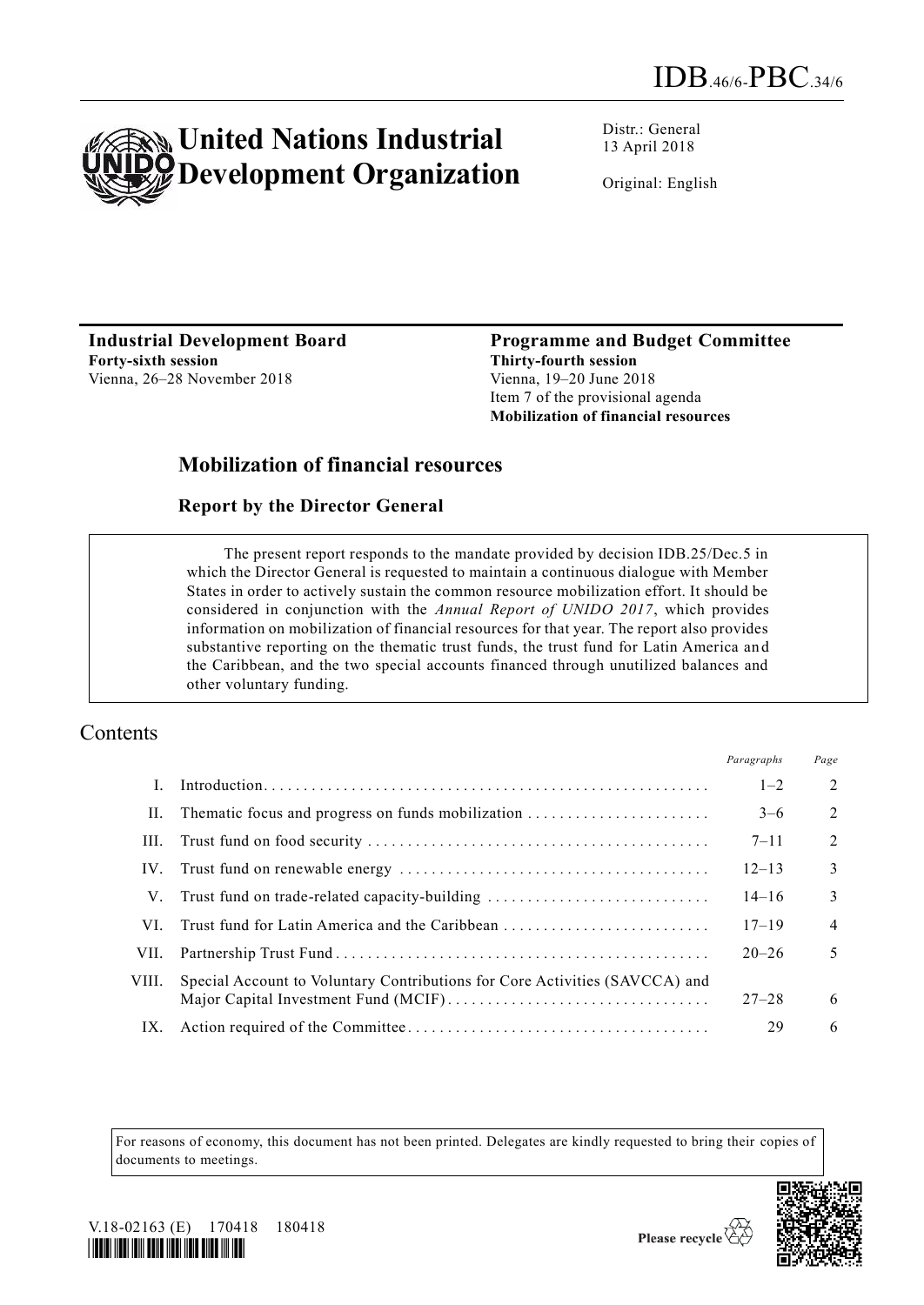## **I. Introduction**

1. Given the limited availability of funding for technical cooperation activities from the regular budget of UNIDO, as defined by the Constitution, the mobilization of extrabudgetary funding for the delivery of UNIDO services is imperative. As shown in the *Annual Report 2017*, the volume of these extrabudgetary funds mobilized in 2017, reached \$197.4 million (the level of future payments due under signed funding agreements, with addition of the programmable donor funds). Net funds made available for implementation increased for the sixth consecutive year, reaching \$217.9 million in 2017.

2. Funding from the Global Environment Facility (GEF) increased to \$91.2 million, reaching a record level for the second consecutive reporting period. Funding from the Montreal Protocol in 2017 reached \$22.4 million. Funding from governmental sources through a variety of channels exceeded \$98.9 million. In 2017, the European Union, Switzerland and Japan were the three largest single donors in this category.

### **II. Thematic focus and progress on funds mobilization**

3. The continuously strong performance in mobilizing new resources for UNIDO programmes is clear evidence for the wide recognition of the Organization's comparative advantages and for the relevance on its thematic priority areas. The work of the Organization continues to be seen as an effective response to global concerns, including poverty, lack of employment and social instability, access to regional and international trade, food and energy security, and environmental degradation and climate change.

4. Guided by the Lima Declaration (GC.15/Res.1) and the 2030 Agenda for Sustainable Development, the Organization will continue to promote inclusive and sustainable industrial development (ISID) by strengthening its capacity to create shared prosperity and advanced competitiveness while safeguarding the environmen t and strengthening knowledge and institutions. In the implementation of industry-related sustainable development goals and targets, UNIDO will further strengthen existing and forge new partnerships with organizations with complementary mandates and skills, as well as with representatives of the public and private sector, financial institutions, academia and civil society, so as to continuously improve the services it provides to Member States and increase the efficiency and effectiveness.

5. In addition to 17 governmental donors providing more than \$1 million each, funding from multilateral funds as well as multi-donor trust funds present an increasingly diversified funding basis for the future. UNIDO continues to pursue innovative sources of financing, including through additional contributions from traditional and emerging multilateral and bilateral sources.

6. The two issues of concern continue to be, as noted in previous years, the requirement of some donors, such as the GEF, for co-funding of projects, and the limited availability of funds that UNIDO can programme. These are critical to respond rapidly to requests for assistance and for the design phase of projects and programmes. Member States and other donors are strongly encouraged to continue to contribute unearmarked or programmable funds, notably to the below-mentioned thematic trust funds.

## **III. Trust fund on food security**

7. This section covers recent progress since the last report issued in April 2016 (IDB.44/5-PBC.32/5).

8. Since the last report, technical cooperation activities amounting to  $\epsilon$ 974,269 (net of programme support costs), compared to  $\epsilon$ 3,009,319 from the creation of the trust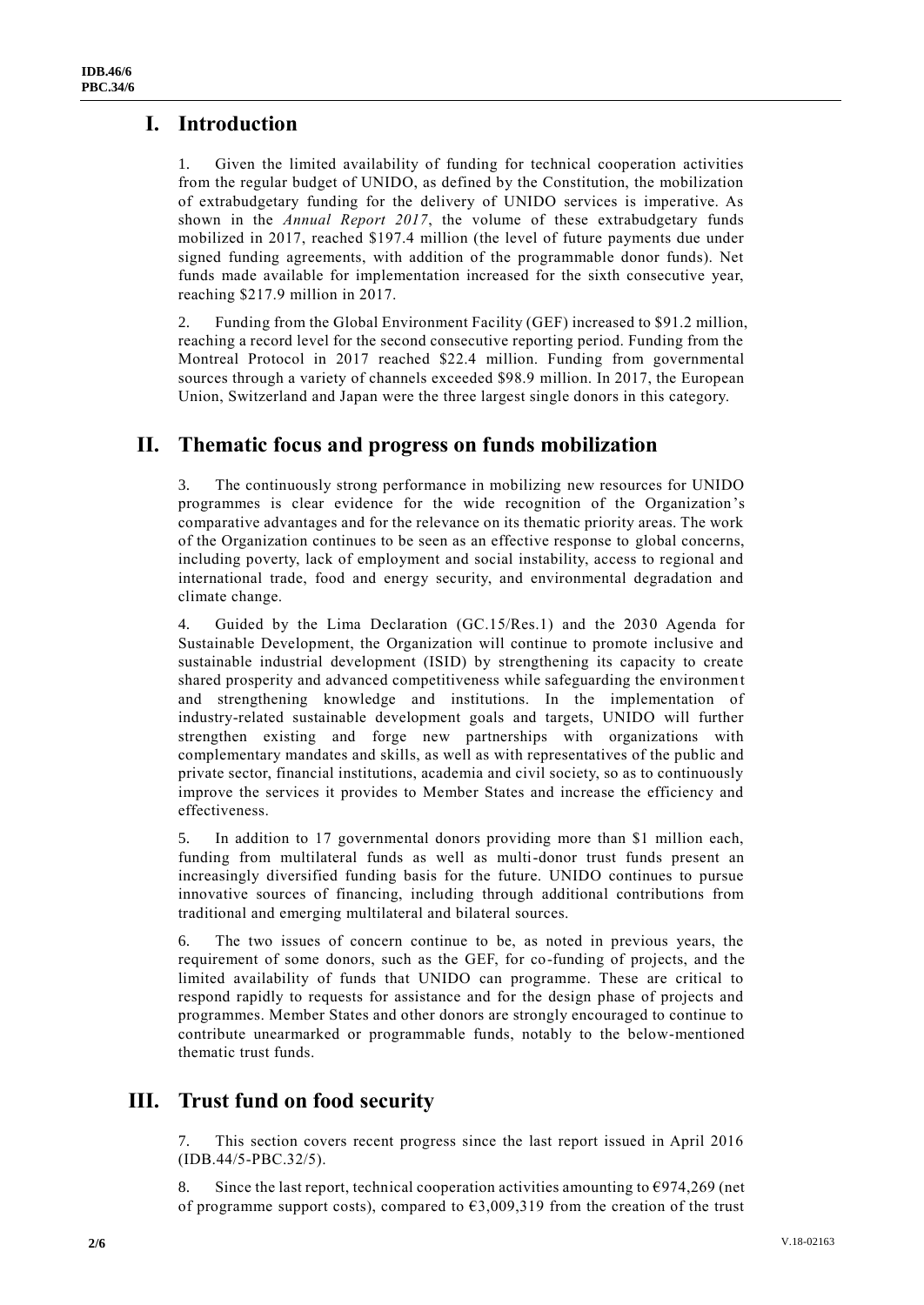fund in 2010 until the last report, were financed from resources of the trust fund. The newly allocated funds target Africa (Namibia and Rwanda), Asia (Cambodia and Viet Nam), as well as projects with a regional focus, such as the "Scaling up for food safety capacity-building" project, or with a global focus, such as the project on entrepreneurial competency-based framework for industrial development. The leverage effect triggered since the initiation of the trust fund is continuing successfully with much deeper involvement in the establishment of Integrated Agro-Industrial Parks in Ethiopia; the support to establish Agropoles in Senegal; the Tempe project in cooperation with FAO and IAEA in Indonesia; and the support to mountainous zones in Morocco. These projects triggered follow-up projects representing a leverage effect of approximately 25 per cent, thereby meeting the donors' expectations of a significant leveraging of the trust fund resources.

9. Preparatory assistance with follow-up projects are under implementation in Cambodia, and are under development mainly in African countries based on the "Intervention for scaling up food capacity-building". The expected leverage effect will be approximately 30 per cent.

10. The results achieved by the project "Strengthen the supply capacity of the fruits and vegetable sector by applying proper technologies along the value chain" in Viet Nam, a co-financing initiative combining One United Nations funds, private sector investments and trust fund contributions, resulted in a request from the Government of Viet Nam to scale up the interventions by a factor of ten. The latest contribution from the trust fund is earmarked for a baseline study. It is planned that the trust fund will support the implementation of the Accelerated Agribusiness and Agro-Industries Development Initiative Plus (3ADI+), a renewal of the 3ADI initiative building on the experiences and lessons learned from the original initiative. Pilot applications are under development in Bangladesh, Suriname and the United Republic of Tanzania.

11. The Government of Finland was the main contributor to the Trust Fund during the reporting period.

### **IV. Trust fund on renewable energy**

12. The trust fund has been fully operational for over eight years, and significant progress has been achieved. To date, 15 projects developed with the support of the trust fund have been approved by the GEF for grant funding of around \$42 million, as well as \$234 million to be leveraged as co-financing. Projects funded by the GEF are located, inter alia, in Albania, Argentina, Cambodia, Cameroon, Chile, Côte d'Ivoire, the Dominican Republic, Egypt, India, Kenya, the Lao People's Democratic Republic, Madagascar, Nigeria, and the United Republic of Tanzania.

13. In addition, seven non-GEF projects have been developed with the support of the trust fund, with grant funding of \$11 million. These include projects in the Caribbean region, Ethiopia, India, Kenya, and the Southern African Development Community (SADC) region, as well as a cross-cutting project to mainstream gender considerations in sustainable energy programmes.

## **V. Trust fund on trade-related capacity-building**

14. The trust fund on trade-related capacity-building contributes to promoting quality and standards in the assisted countries, as well as the organization of global forum activities. These aim to support partnership initiatives targeting governments, the private sector and development finance institutions, mobilizing additional partners and leveraging resources to accelerate ISID. The objective of implemented projects is to create and maintain a business environment by achieving good governance through quality policy formulation and internationally recognized compliance and quality infrastructure services for greater market access. In assisted countries, local expertise is built in the area of quality, competitiveness and private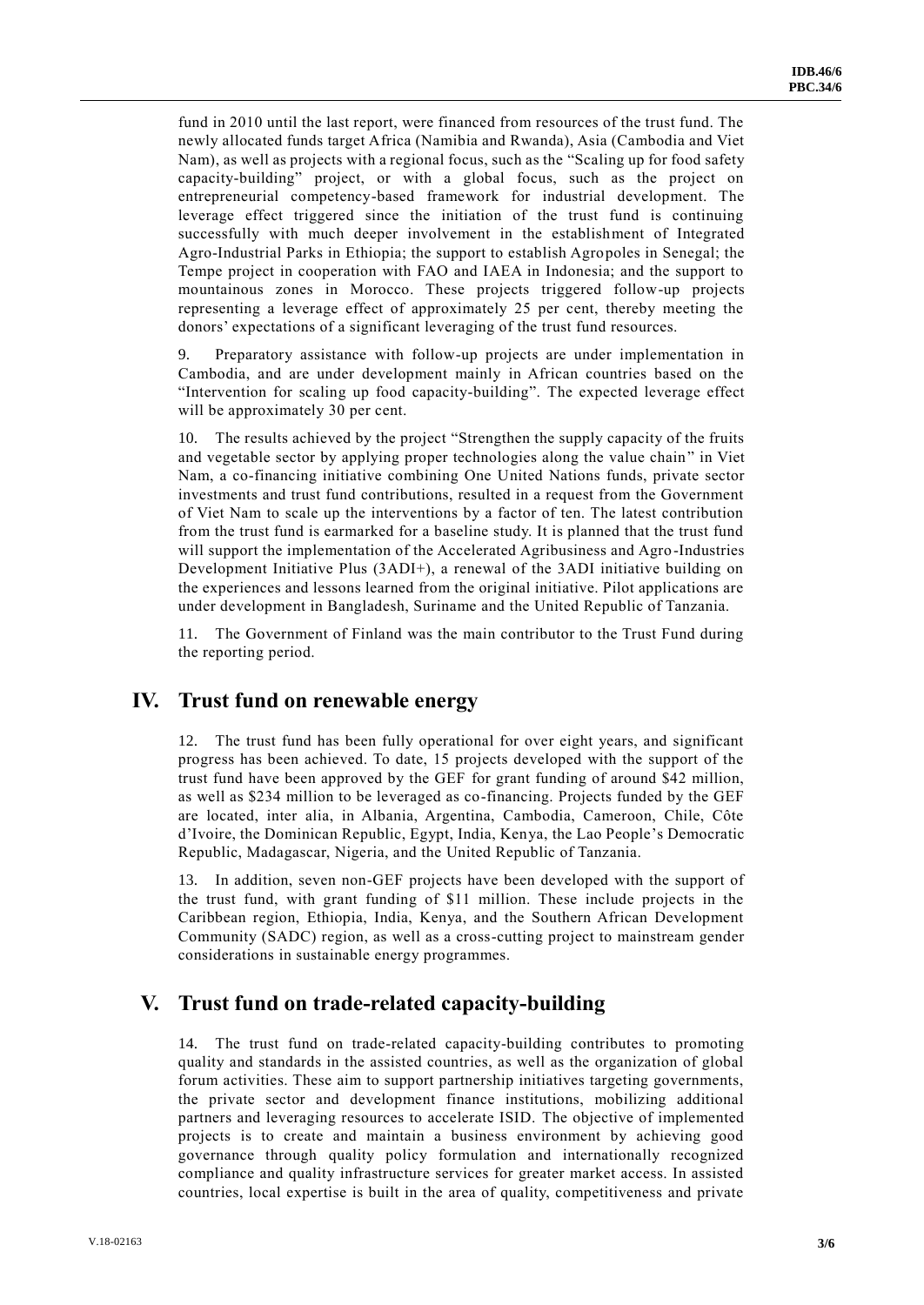sector development, focusing on the integration of small and medium-sized enterprises into global value chains and promoting innovative technologies as a tool to enhance economic competitiveness in least developed countries (LDCs) to significantly reduce poverty.

15. Since the creation of the fund, technical cooperation activities amounting to  $E2,443,065$  including programme support costs were financed from its resources. The Government of Finland was the main contributor to the Trust Fund during the reporting period. The fund currently contributes €615,670 to three ongoing projects at the global level and  $641,784$  to three regional projects in Africa.

16. With this trust fund mechanism, UNIDO strengthens the capacity of developing countries to meet quality standards of exports, supports agro-industry value chain development and promotes business partnerships in countries such as Brazil, Ethiopia, Madagascar, Pakistan, Senegal, and Sierra Leone. The funds were mainly allocated to LDCs as preparatory assistance, to mobilize a significant amount of resources from other financial sources for technical cooperation interventions. Ongoing UNIDO trust fund projects at the global level focus on good governance and sustainability of quality infrastructure through quality policy; on a trade and quality-related interactive web-tool called the trade and compliance knowledge hub online platform; and on strengthening cooperation between UNIDO and the Enhanced Integrated Framework. As a result, policymakers, service providers and private enterprises will benefit from online platforms which collect and centralize the existing global forum activities, publications and e-learning tools from the UNIDO department of trade, investment and innovation. The constant requests from Member States in the area of trade -related capacity-building call for further contributions to this trust fund.

### **VI. Trust fund for Latin America and the Caribbean**

17. Since the creation of the fund for Latin America and the Caribbean in 2011 (IDB.40/8 and IDB.41/12) the fund has proven to be an efficient mechanism to promote South-South cooperation and strengthen regional complementarities, leverage regional value chain opportunities, support the creation of networks to establish closer dialogue between national stakeholders, and facilitate the exchange of knowledge and solutions among actors in the region.

18. The fund currently supports the following four initiatives, each of which is listed inclusive of its support cost: (a) in the "Exploring advanced technologies to improve regional value chains" project in Brazil and Uruguay, 82 per cent of the overall budget of €86,445 has been implemented; (b) in the "Improving productivity and competitiveness of fishery value chains in six LAC countries" project co-financed by the OPEC Fund for International Development, and which covers Colombia, Cuba, the Dominican Republic, Ecuador, Nicaragua and Mexico, 91 per cent of the overall budget of  $\epsilon$ 760,264 has been implemented; (c) in the project entitled "Establishing a regional cooperation platform for sustainable industrial parks in eight LAC countries", which covers Argentina, Bolivia (Plurinational State of), Chile, Costa Rica, El Salvador, Guatemala, Panama, and Paraguay, 76 per cent of the overall contribution of  $\epsilon$ 700,600; and (d) in the "UNIDO Regional Industrial Knowledge Bank", which covers seventeen LAC countries.

19. Besides the initial contributions from Member States of the region in 2012 and 2013, the trust fund was also supported with \$1 million by the Government of China in April 2014. At a meeting in March 2017, the Group of Latin American and Caribbean Countries and UNIDO agreed to intensify efforts to leverage the trust fund resources to ensure the continuation of ongoing regional projects and to develop new ones in agro-industry, biopharmaceutics, mechatronics and automation, and the application of renewable energy sources. Since then a first additional contribution of  $€13,186.25$  was provided by Mexico to support these efforts.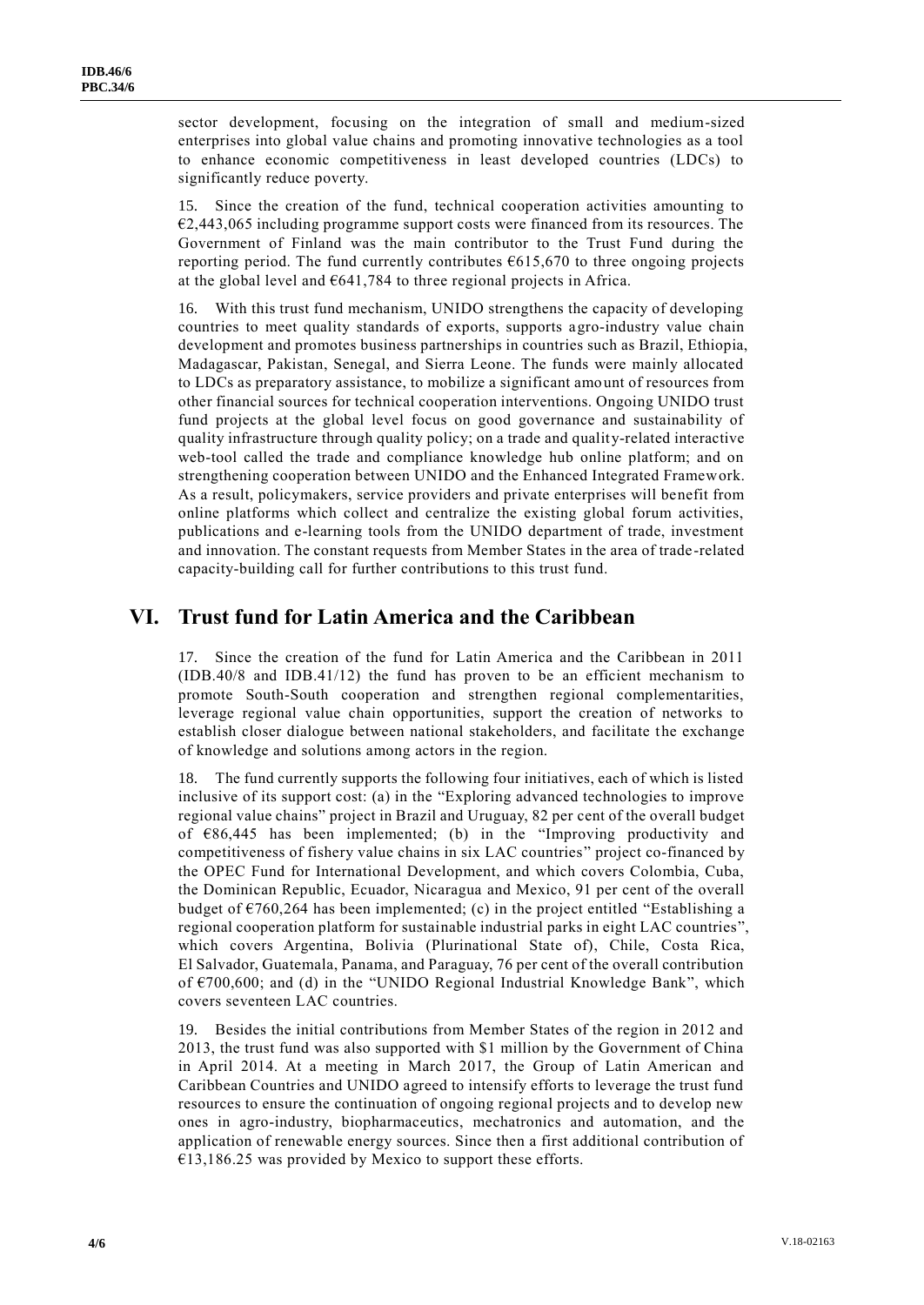## **VII. Partnership Trust Fund**

20. The Partnership Trust Fund (PTF) was established in 2015, the terms of reference of which are annexed to document GC.16/CRP.5. The PTF supports the development, coordination, and launching of the Programmes for Country Partnership (PCPs), the expansion of strategic partnerships, as well as the organization of global forum activities dedicated to the promotion of multi-stakeholder partnerships for ISID.

21. Contributions to the PTF have supported initial enabling activities for the development and roll-out of the five PCP pilots in Ethiopia, Senegal, Peru, Cambodia and Kyrgyzstan. In addition to UNIDO's overall coordination support within the framework of the PCP, this has included technical assistance and advisory services to facilitate the leveraging of funding and investment*,* including from the host government and financial institutions, for the realization of large -scale industrial projects such as industrial parks.

22. The PTF also contributes to strengthening strategic partnerships, in particular with financial institutions and the business sector, as well as to facilitating partnerships with environmental financing mechanisms (such as the Global Environment Facility and the Green Climate Fund), through the PCP but also other types of partnership modalities. With regard to financial institutions, PTF resources have directly supported the setting-up of institutional- and project-level partnerships with entities such as the World Bank, the African Development Bank, the European Investment Bank, the Asian Development Bank, and the Inter-American Development Bank, among others. This includes the development of and agreement on standard contractual templates which, in turn, serve as tools for successful engagement, formalization, implementation and risk management of project-specific partnerships with financial institutions. The PTF also supported the development of a new UNIDO Policy on Business Sector Partnerships as well as the regular application of UNIDO's due diligence screening and active risk management approach whenever the Organization engages with business sector entities.

23. The PTF has also been essential to the standardization of the PCP approach. Based on lessons learned from the piloting phase and the independent midterm evaluation, UNIDO developed a Policy on the Programme for Country Partnership as well as associated Guidelines which define in-house roles and responsibilities along the PCP cycle. Both the UNIDO Policy and Guidelines were promulgated in the first quarter of 2018, and will guide PCP development going forward, including the newe st PCPs in 2018 and onwards.

Among other convening events, the PTF has supported the organization of regular ISID Forums, notably the fifth and sixth ISID Forums held in 2016 and 2017, respectively. These high-level events have been crucial to presenting the PCP model, offering a platform for dialogue and the sharing of PCP pilot experiences, ultimately helping to mobilize partners and support for the PCP approach.

25. As UNIDO moves forward with the expansion of the PCP to additional countries, the PTF will remain of critical importance to allow the Organization to respond promptly and flexibly to Member States' needs and requests for new PCPs. Contributions to the PTF will continue to serve as core seed funding to help UNIDO leverage partners, expertise and resources to support Member States in advancing ISID.

26. Since the creation of the fund, the following Member States have contributed to the fund: China, \$10,313,380 including support costs; Italy, with €151,994; Malta, with  $\epsilon$ 3,906 in early 2018; Peru, with  $\epsilon$ 633,131 including a contribution of  $\epsilon$ 23,762 in early 2018, Russian Federation, with  $\epsilon$ 246,709 in 2016 and \$250,000 in 2017, respectively; and Spain, with  $£113,000$ .